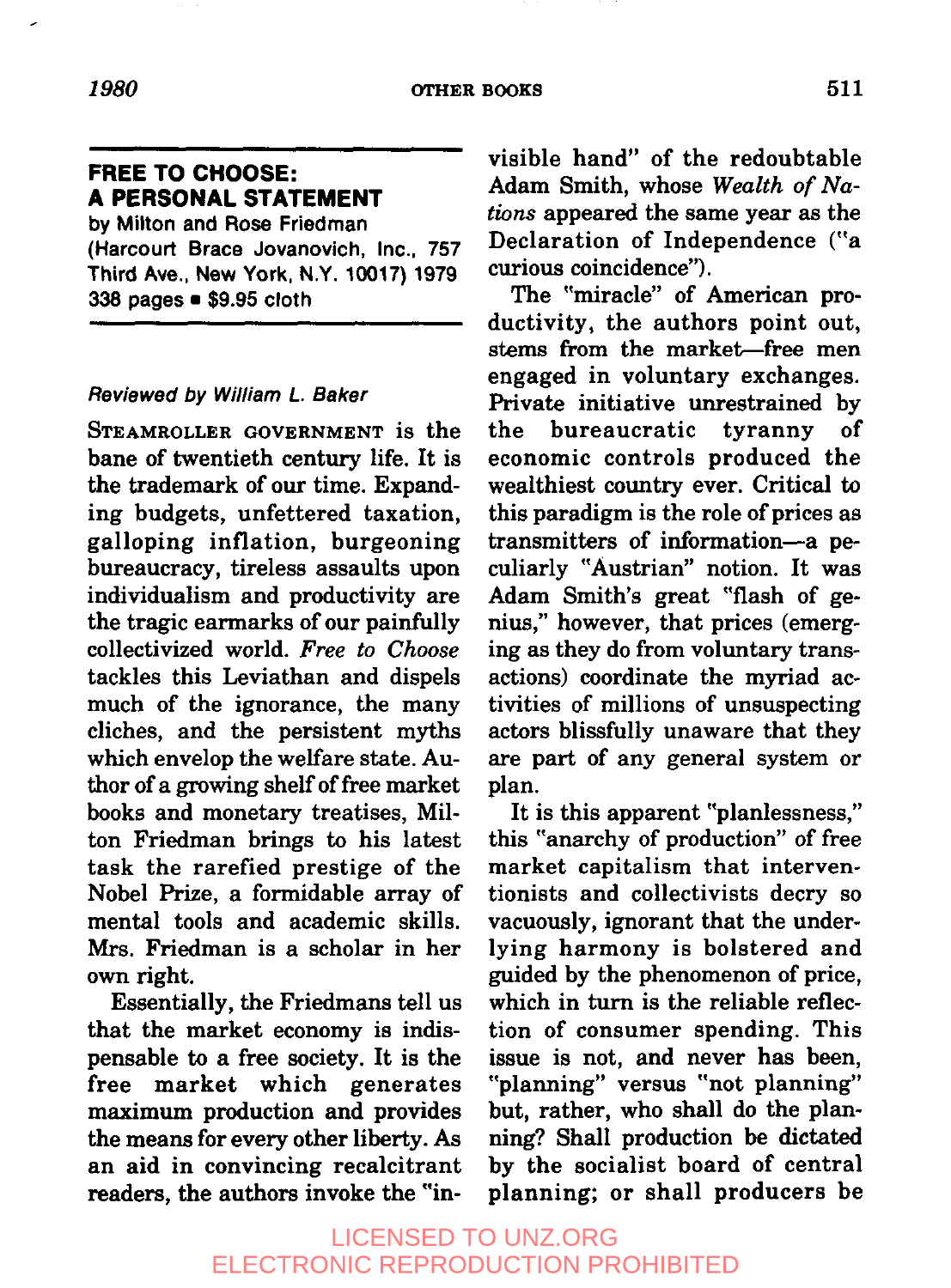guided by the millions of customers casting their "ballots," expressing their wants in the daily plebiscite of the market? Only the latter is compatible with a society of free people.

There is an excellent chapter favoring free trade, establishing the point that "controls on foreign trade extend to domestic trade." Social Security and other "welfare" measures are shown to be hollow promises. Government schooling is severely critiqued, as are labor unions, and the various regulatory agencies allegedly designed to protect the consumer.

Only when they come to the chapters on inflation and the depression do the Friedmans abandon their free market scenario. Here the authors are all for the Federal Reserve System (a notorious instrument of governmental hegemony over the market), government sponsorship of the money supply, and a yearly rate of officially prescribed doses of inflation. It is true that the Friedmans correctly diagnose the economic culpability of government. Moreover, they easily pierce the standard fallacies that it is the greedy businessman, the unions, or rapacious Arab sheiks that generate inflation. But the "cure" which is served up is dubious indeed. It is to control inflation by carefully calibrated doses of inflation! Government would legally expand the money supply at a fixed annual rate-as if the political process could be trusted to achieve an economic end!

Furthermore, the authors are convinced that the Great Depression resulted from a deflation, a toosharp reduction in the amount of money in circulation. Certainly they err. An elementary application of Say's Law would enable us to understand that a contraction in the money supply followed by a corresponding drop in wages and prices need present no insurmountable difficulties. Except for the initial period of readjustment inescapable during any period of deflation, no serious curtailment of goods and services need result. However, if the government attempts to artifically enforce yesterday's prices with today's monetary quantity, tragic dislocations and bottlenecks are inevitable. That was the legacy of the Great Depression: a futile attempt to prop up inflated prices with a deflated currency.

The Friedmans believe that we need a governmentally sponsored central bank of issue. Misesians would argue that the existence of such a bank has been the problem all along. What is really needed is a free market money divorced from the arbitrary acts of power brokers and political collaborators. At any rate, to couple the "free market" with a governmental monetary bureaucracy amounts to a regrettable contradiction in terms. @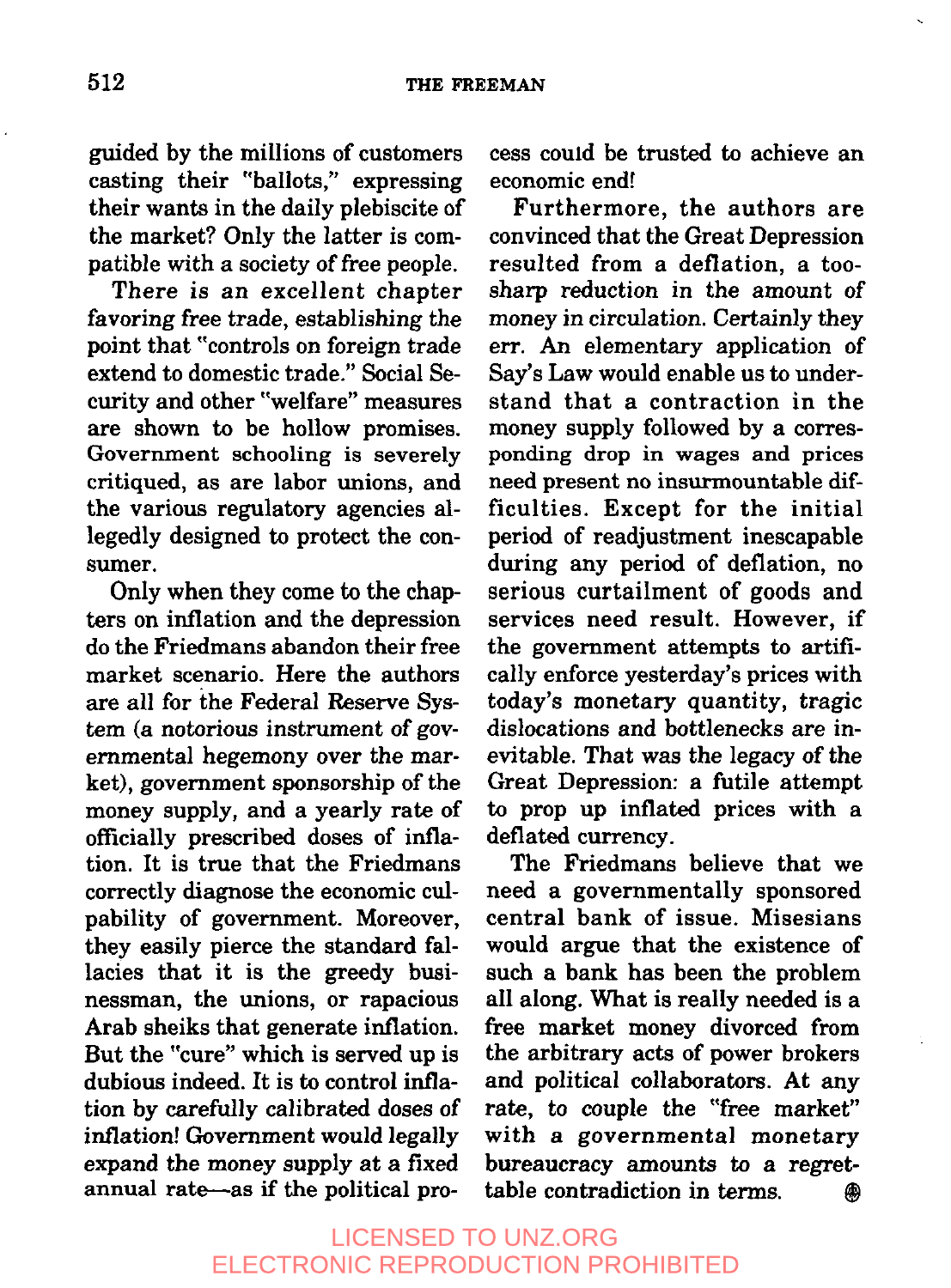

*A new public opinion must be created privately and unobtrusively. The existing one is maintained by the press, by propaganda, by organization, and by financial influences which are at its disposal. The unnatural way of spreading ideas must be opposed by the natural one, which goes from man to man and relies solely on the truth of the thoughts and the hearer's receptiveness for new truth ....*

ALBERT SCHWEITZER

Where **have you** been? If you've just discovered THE FREEMAN and have found some helpful ideas, you may want to see our studies regularly. If so, just use the form below to reserve your place on our mailing list. (Any individual in the United States is added at his request. For foreign delivery, extra mailing costs require a charge of \$5.00 a year.)

Where **are you now?** If you're already on the mailing list, but have a new address, please use this form to let us know of the change and to minimize any delays in delivery.



Name **(Please print) Street City** State **Zip Code**